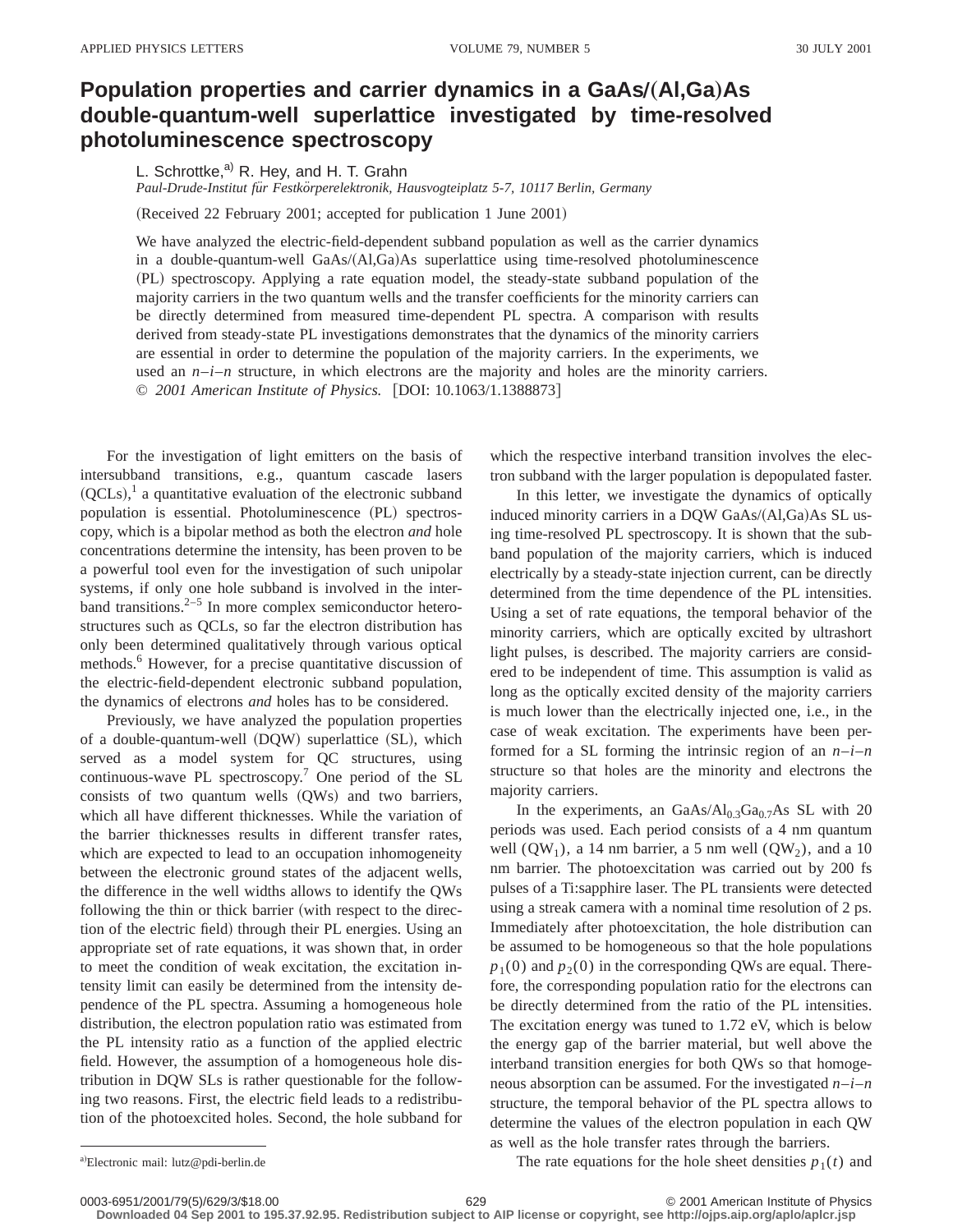$p_2(t)$  in QW<sub>1</sub> and QW<sub>2</sub>, respectively, are written in the following form

$$
\frac{dp_1(t)}{dt} = t_{21}p_2(t) - (r_1n_1 + t_{12})p_1(t),\tag{1}
$$

$$
\frac{dp_2(t)}{dt} = t_{12}p_1(t) - (r_2n_2 + t_{21})p_2(t).
$$
 (2)

The quantities  $t_{12}$  and  $t_{21}$  refer to the transfer coefficients per unit time of the holes between adjacent wells.  $n_1$  and  $n_2$ denote the electron sheet densities, while  $r_1$  and  $r_2$  refer to the respective recombination coefficients. Within this simple model, the spatial distribution of carriers is assumed to be laterally homogeneous and the same in each period of the SL. Therefore, we have to consider only a single period  $(QW_1$  and  $QW_2$ ). Since the electron concentration is solely determined by injection, the dynamics of the photoexcited electrons is neglected and assumed to be independent of time. However, the holes, which are only excited by the fs pulses, exhibit a temporal behavior.

The secular equation of the set of differential equations with constant coefficients in Eqs.  $(1)$  and  $(2)$  has two eigenvalues  $\omega_{1,2} = -\alpha \pm \beta$ , where

$$
2\alpha = r_1 n_1 + t_{12} + r_2 n_2 + t_{21},\tag{3}
$$

$$
2\beta = \sqrt{(2\Delta)^2 + 4t_{12}t_{21}},\tag{4}
$$

$$
2\Delta = r_1 n_1 + t_{12} - (r_2 n_2 + t_{21}).
$$
\n(5)

For homogeneous excitation so that the initial conditions are  $p_1(0) = p_2(0) = p_0$ , the analytic solution of Eqs. (1) and (2) is given by

$$
p_1(t) = p_0 e^{-\alpha t} \bigg[ \cosh(\beta t) + \frac{t_{21} - \Delta}{\beta} \sinh(\beta t) \bigg],
$$
 (6)

$$
p_2(t) = p_0 e^{-\alpha t} \bigg[ \cosh(\beta t) + \frac{t_{12} + \Delta}{\beta} \sinh(\beta t) \bigg]. \tag{7}
$$

In order to determine the population of the electronic subbands in the two QWs, we consider the ratio  $\rho(t)$  $= I_1(t)/I_2(t)$  of the spectrally integrated PL time traces  $I_i(t)$ of the two wells. At long times, it approaches a finite value rather than zero as the time traces do. The PL time traces  $I_i(t)$  of QW<sub>i</sub> are proportional to  $r_i n_i p_i(t)$  so that the ratio  $\rho(t)$  can be written as

$$
\rho(t) = \frac{r_1 n_1 p_1(t)}{r_2 n_2 p_2(t)} = \frac{r_1 n_1}{r_2 n_2} \frac{\beta + (t_{21} - \Delta) \tanh(\beta t)}{\beta + (t_{12} + \Delta) \tanh(\beta t)}.
$$
(8)

In the limits of  $t=0$  and  $t\rightarrow\infty$ , we obtain

$$
\rho_0 = \rho(0) = \frac{r_1 n_1}{r_2 n_2},\tag{9}
$$

$$
\rho_{\infty} = \rho(\infty) = \rho_0 \frac{\beta + t_{21} - \Delta}{\beta + t_{12} + \Delta} = -\rho_0 \frac{\beta - t_{21} - \Delta}{\beta - t_{12} + \Delta}.
$$
 (10)

In Eq. (10), we used the definition (4) for  $\beta$  in order to arrive at the final expression. The experimental values of  $\rho_0$  and  $\rho_\infty$ allow to determine the parameters  $r_1n_1$ ,  $r_2n_2$ ,  $t_{12}$ , and  $t_{21}$ provided that the eigenvalues  $\omega_{1,2}$  are known. Solving Eqs. (9) and (10) for  $r_1n_1$  and  $r_2n_2$  using the expression for  $\alpha$  and



FIG. 1. Ratio  $\rho(t) = I_1(t)/I_2(t)$  of the PL time traces of the narrower  $[I_1(t)]$ and wider  $[I_2(t)]$  QWs vs time for 27 and 40 kV/cm.

$$
r_1 n_1 = -\omega_1 \frac{\rho_\infty + \rho_0}{1 + \rho_\infty} \quad \text{and} \quad r_2 n_2 = -\frac{\omega_1}{\rho_0} \frac{\rho_\infty + \rho_0}{1 + \rho_\infty}.\tag{11}
$$

In order to determine  $t_{12}$  and  $t_{21}$ , two linear equations have to be solved. The first equation is obtained by starting from Eq. (10) using  $\Delta = \alpha - n_2 r_2 - t_{21}$  as well as the definition for  $\omega_{1,2}=-\alpha\pm\beta$ , while the second equation results from  $\omega_1$  $+\omega_2 = -2\alpha$ . Using Eq. (11) for  $r_1n_1$  and  $r_2n_2$ , we obtain

$$
t_{12} = \frac{\rho_0}{1 + \rho_\infty} \omega_1 - \frac{\rho_0}{\rho_0 + \rho_\infty} \omega_2,
$$
  

$$
t_{21} = \frac{\rho_\infty}{\rho_0 (1 + \rho_\infty)} \omega_1 - \frac{\rho_\infty}{\rho_0 + \rho_\infty} \omega_2.
$$
 (12)

While the values  $\rho_0$  and  $\rho_\infty$  can be directly obtained from experimental data, the determination of the eigenvalues  $\omega_{1,2}$  requires a specific fitting procedure, for which, fortunately, neither the time scale nor the absolute values of the data need to be known. Our approach uses an auxiliary function  $\theta(t,\omega)$ , which is defined as

$$
\theta(t,\omega) = \frac{\frac{d}{dt}[e^{-\omega t}I_1(t)]}{\frac{d}{dt}[e^{-\omega t}I_2(t)]}.
$$
\n(13)

This auxiliary function has the property that  $\theta(t, \omega = \omega_i)$  $=$ const., i.e., time independent. This property is a consequence of the general representation for the solution  $I_i(t)$  $=A_{i,1}$ exp( $\omega_1 t$ )+ $A_{i,2}$ exp( $\omega_2 t$ ) of the rate equation. Therefore,  $\omega_i$  can be obtained by varying  $\omega$ , until a time-independent auxiliary function is found.

Figure 1 shows the curves  $\rho(t)$  for applied field strengths of  $F=27$  and 40 kV/cm. The advantage of the approach is based on the fact that only the relative values  $\rho$  of the experimental data for  $t=0$  and  $t\rightarrow\infty$  have to be known. Although the curves  $\rho(t)$  are less smooth than the time traces  $I_i(t)$ , the values for  $\rho_0$  and  $\rho_\infty$  are expected to be more reliable than any fitting procedure for the time traces, since  $I_i(t)$  contains four fitting parameters. In Fig. 2, the intensity ratio is shown as a function of electric field for different times (symbols). With increasing time,  $\rho(F)$  decreases and its maximum shifts to lower electric fields. At long times, it approaches the value of  $\rho$  obtained in the stationary case (solid line), i.e., at continuous excitation.<sup>7</sup> The maximum

 $\Delta$  as given in Eqs. (3) and (5), respectively, results in value for  $t=0$  is about three times as large as in the stationary Downloaded 04 Sep 2001 to 195.37.92.95. Redistribution subject to AIP license or copyright, se